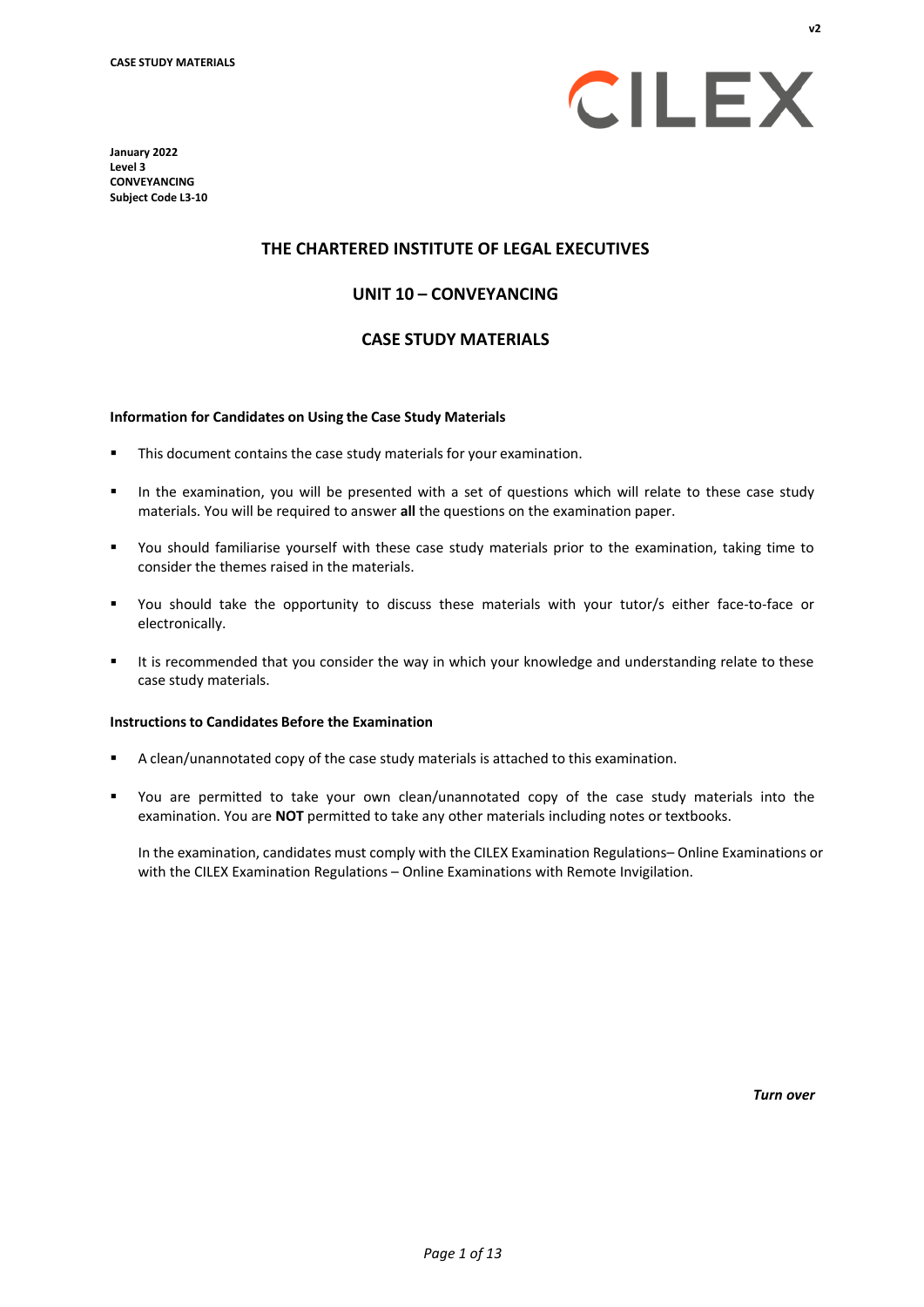#### **ADVANCE INSTRUCTIONS TO CANDIDATES**

You are a trainee lawyer with Kempstons Solicitors. You are assisting the conveyancing solicitor, Jess Denton, in two linked transactions for your clients, Oliver and John Keen.

Your clients are selling their existing property at 4 Lavender Mews, Bensham, BF1 3JQ at the price of £200,000. Your clients will be purchasing The Willows, Bensham, BF7 9RA atthe same time from Kate Evans for a price of £250,000.

More information about the two transactions is included in the File Notes prepared by Jess Denton **[Document 1].** You have been asked to assist Jess Denton in moving the two transactions forward. You have been provided with the following documents:

| Document 1        | File Notes prepared by Jess Denton                                                    |
|-------------------|---------------------------------------------------------------------------------------|
| Document 2        | Estate Agent's Particulars of Sale for 4 Lavender Mews, Bensham                       |
| Document 3        | Extract of the Energy Performance Certificate (EPC) for 4 Lavender<br>Mews, Bensham   |
| Document 4        | Land Registry Official Copies of the register entries for 4 Lavender<br>Mews, Bensham |
| <b>Document 5</b> | Email from John Keen                                                                  |
| Document 6        | Land Registry Official Copies of the register entries for The Willows,<br>Bensham     |

**[NOTE TO CANDIDATES: Land Registry Title Plans are NOT provided and will NOT be required for this assessment.]**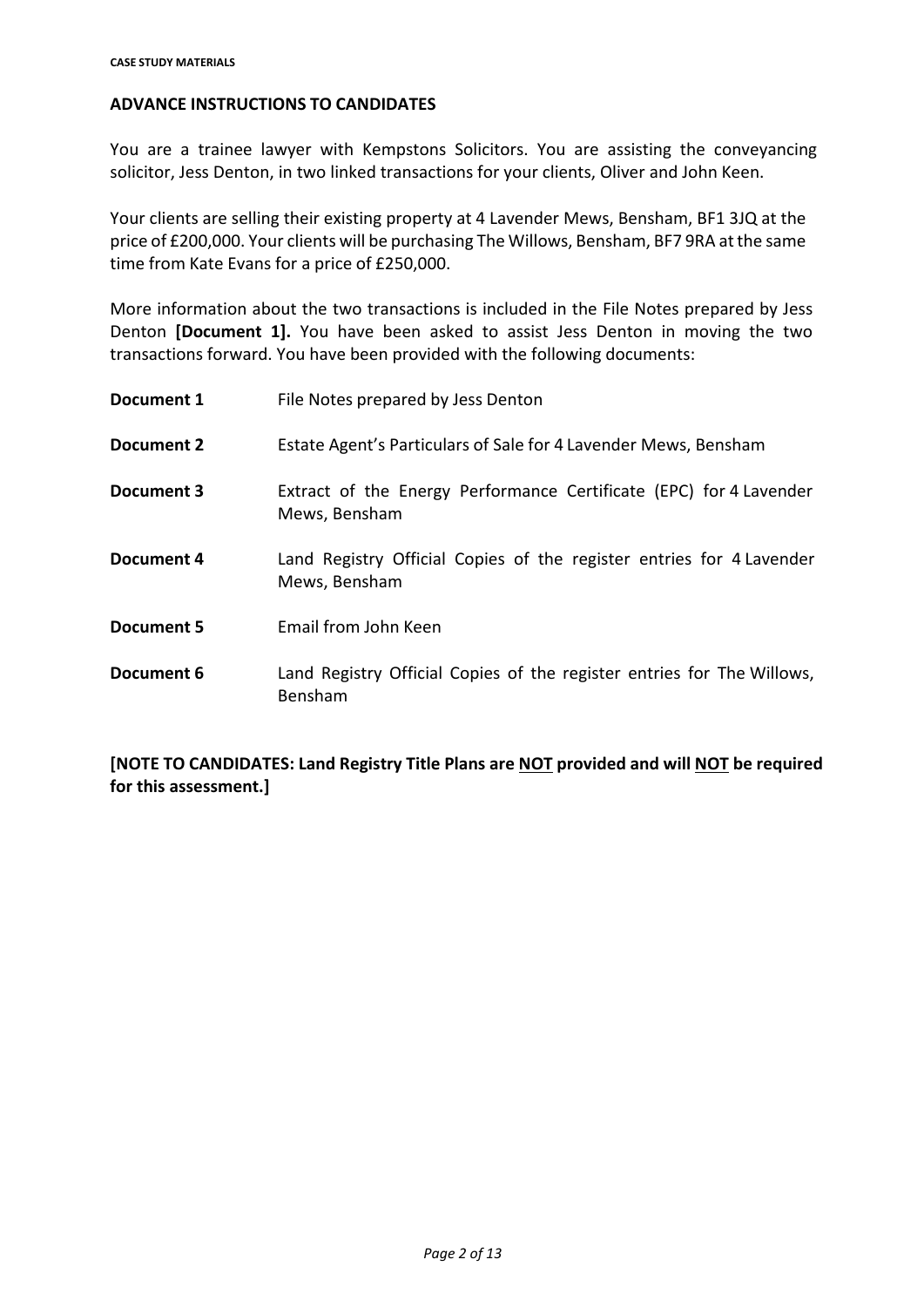#### **FILE NOTES PREPARED BY JESS DENTON**

#### **File Note: Sale of 4 Lavender Mews, Bensham**

We are instructed in the sale of 4 Lavender Mews for Oliver and John Keen at a price of £200,000. The estate agents are Wish Homes and I enclose a copy of their particulars of sale **[Document 2]** and the Energy Performance Certificate (EPC) **[Document 3]**.

The buyers are Patrick and Louise Moore, who are represented by Move Together LLP. I have opened a file in this matter which contains the clients' signed instructions, the Land Registry official copy entries **[Document 4]** and email correspondence from John Keen **[Document 5]** that came in late yesterday. I also enclose an email from Move Together LLP **[not reproduced]**, confirming that they are instructed by the buyers.

There is a mortgage on the property in favour of Bison Bank PLC, with a balance remaining of approximately £160,000.

#### **File Note: Purchase of The Willows, Bensham**

We are also instructed in Oliver and John Keen's purchase of the Willows, Bensham, at a price of £250,000. The clients are buying from Kate Evans, who is represented by Carlton Law LLP.

The clients will be obtaining a mortgage advance from Bank of Jonas Ltd for £225,000, and we will also be acting for the Bank of Jonas Ltd. The remainder of the purchase price will come from the sale proceeds.

I have opened a file that includes a copy of the email received yesterday from John Keen **[Document 5]** and the Land Registry official copy entries **[Document 6]**, which were received with a letter from Carlton Law LLP, in which they have confirmed instructions and provided the pre-contract package. Carlton Law LLP also stated that the seller has recently married Hywel Evans and that they are instructed on a related purchase for Hywel and Kate Evans.

The seller's solicitors have confirmed that, like us, they will be adopting the Law Society's Conveyancing Protocol.

Oliver and John Keen wish to hold the property as beneficial joint tenants.

As the clients are keen to proceed, I have agreed to take forward the two transactions as quickly as possible.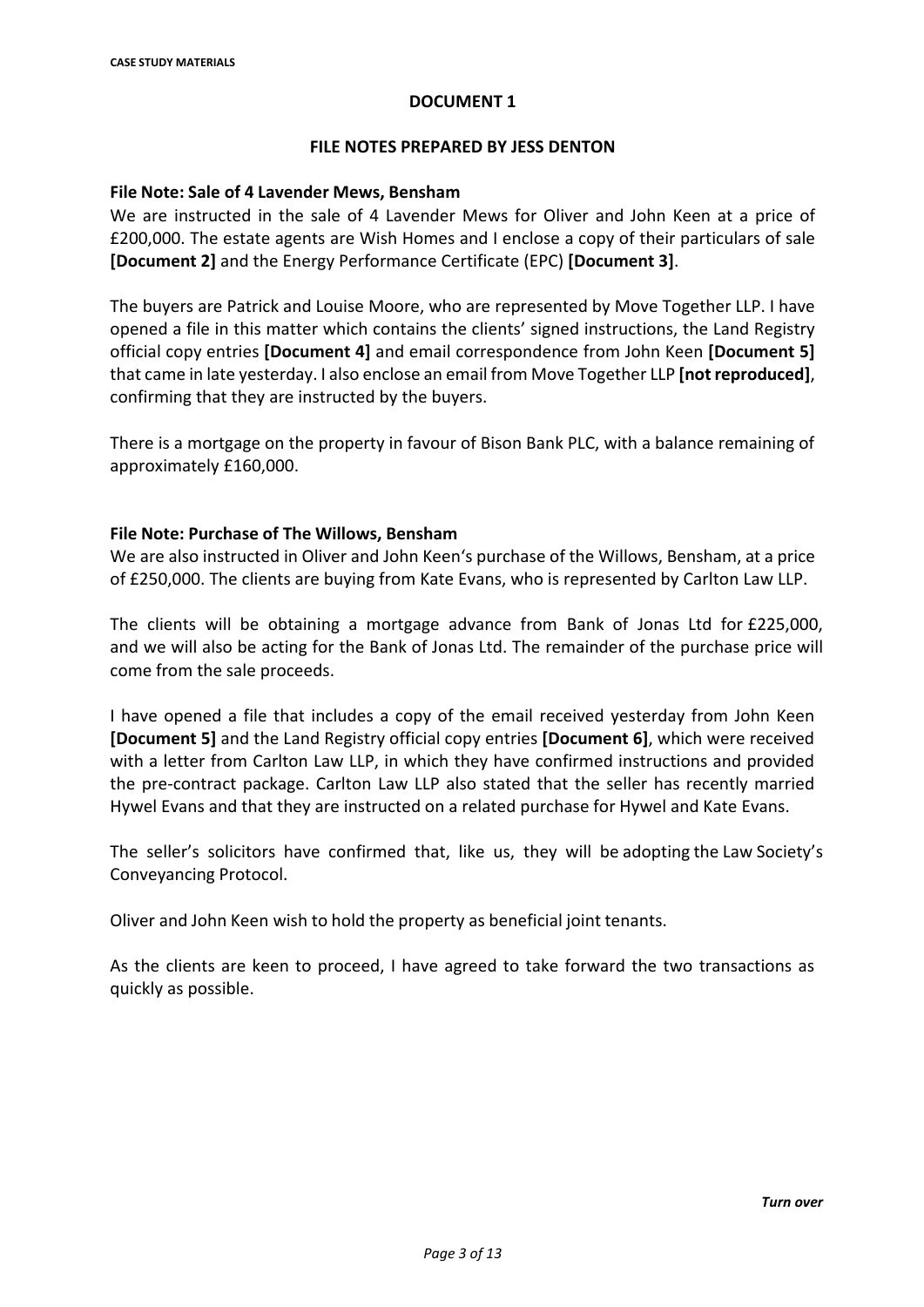### **ESTATE AGENT'S PARTICULARS OF SALE FOR 4 LAVENDER MEWS**

### **WISH HOMES** Estate Agents

Tel: 01457 324761 Fax: 01457 324762

89 High Street Bensham BF3 4RM

# **Estate Agent's Particulars of Sale**

| <b>Property:</b>                  | 4 Lavender Mews, Bensham, BF1 3JQ                                                         |  |  |
|-----------------------------------|-------------------------------------------------------------------------------------------|--|--|
| Sellers:                          | Mr Oliver Keen and Mr John Keen of 4 Lavender Mews,<br>Bensham, BF1 3JQ                   |  |  |
| <b>Buyers:</b>                    | Mr Patrick Moore and Mrs Louise Moore of 34 Hawkins Road,<br>Castletown, Bungley, BU8 9QA |  |  |
| Tenure:                           | Freehold with vacant possession                                                           |  |  |
| Price:                            | £200,000                                                                                  |  |  |
| <b>Commission:</b>                | 2% (plus VAT) payable upon completion                                                     |  |  |
| Sellers' lawyer:                  | Jess Denton, Kempstons Solicitors, The Manor House,<br>Bedford, MK42 7AB                  |  |  |
| <b>Buyers' lawyer:</b>            | Paul Vale, Move Together LLP, Castletown, Bungley, BU3 4EX                                |  |  |
| <b>Additional</b><br>information: | Sale subject to contract and to buyers' mortgage offer and survey                         |  |  |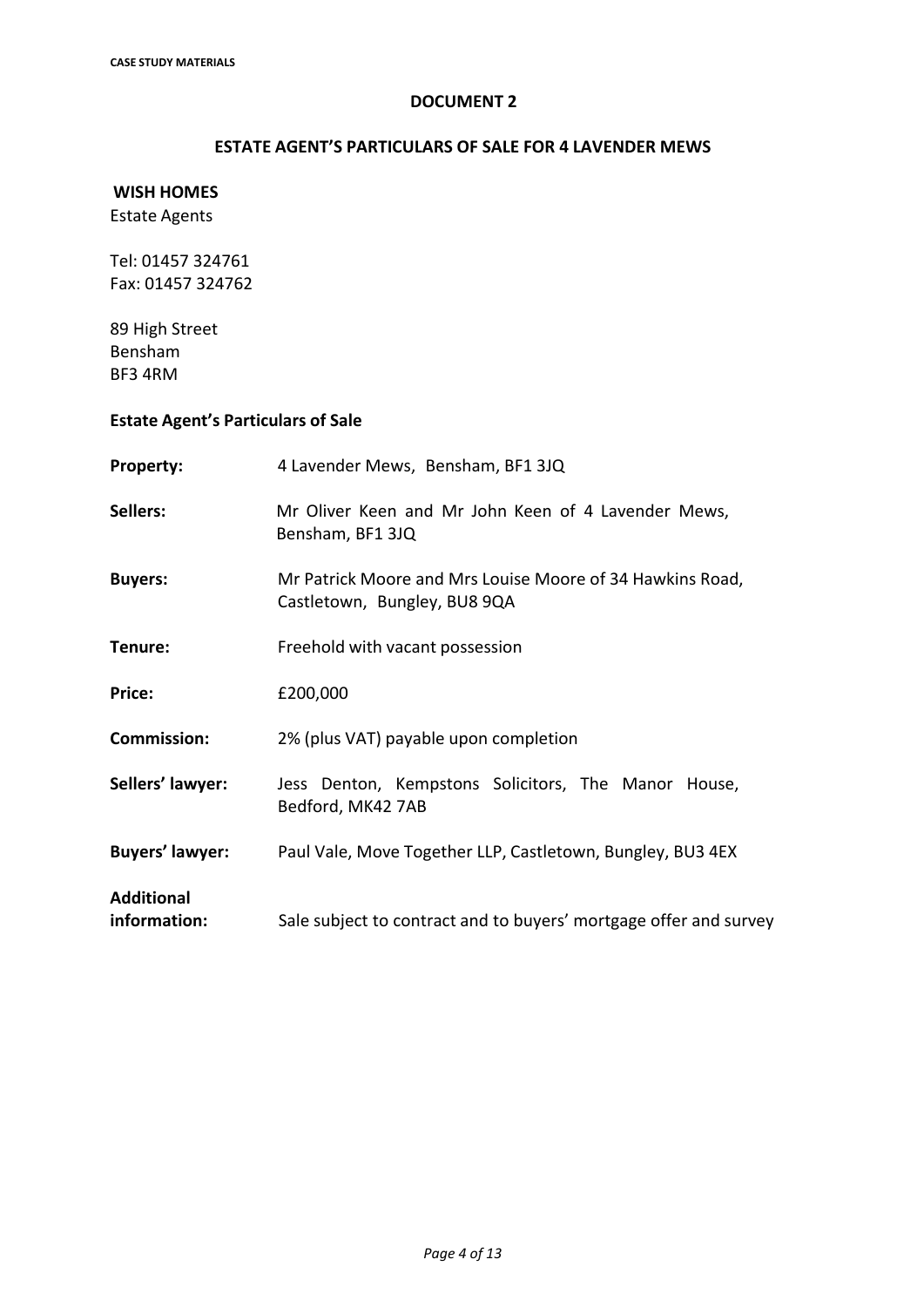#### **EXTRACT OF THE ENERGY PERFORMANCE CERTIFICATE (EPC) FOR 4 LAVENDER MEWS**

**4 Lavender Mews, Bensham, BF1 3JQ Date of assessment:** 1 May 2021 **Date of certificate:** 14 May 2021

**Dwelling type:** Detached house **Reference number:** 0919-9628-8430-2785-5996 **Type of assessment:** RdSAP, existing dwelling<br> **Total floor area:** 165 m<sup>2</sup> **Total floor area:** 

#### **Use this document to:**

- Compare current ratings of properties to see which properties are more energy efficient
- Find out how you can save energy and money by installing improvement measures

| <b>Estimated energy costs of dwelling for 3 years</b> | £5,367         |
|-------------------------------------------------------|----------------|
| Over 3 years you could save                           | $\vert$ £2,865 |

### **Estimated energy costs of this home**

|                  | <b>Current costs</b>  | <b>Potential costs</b> | <b>Potential future savings</b> |
|------------------|-----------------------|------------------------|---------------------------------|
| Lighting         | £375 over 3 years     | £207 over 3 years      |                                 |
| <b>Heating</b>   | £4,443 over 3 years   | £2,073 over 3 years    | <b>You could</b>                |
| <b>Hot water</b> | £549 over 3 years     | £222 over 3 years      | save £2,865                     |
|                  | <b>Totals: £5,367</b> | £2,502                 | over 3 years                    |

These figures show how much the average household would spend in this property for heating, lighting and hot water. This excludes energy use for running appliances like TVs, computers and cookers, and any electricity generated by microgeneration.

# **Energy Efficiency Rating**



The graph shows the current energy efficiency of your home.

The higher the rating the lower your fuel bills are likely to be.

The potential rating shows the effect of undertaking the recommendations on page 3. The average energy efficiency rating for a dwelling in England and Wales is band D (rating 60).

Not energy efficient - higher running costs

# **Top actions you can take to save money and make your home more efficient**

**76**

| Recommended measures                 | Indicative cost | <b>Typical savings</b><br>over 3 years |
|--------------------------------------|-----------------|----------------------------------------|
| 1 Increase loft insulation to 270 mm | £100 - £350     | £141                                   |
| 2 Cavity wall insulation             | £500 - £1,500   | £537                                   |
| 3 Draught proofing                   | £80 - £120      | £78                                    |

See page 3 for a full list of recommendations for this property.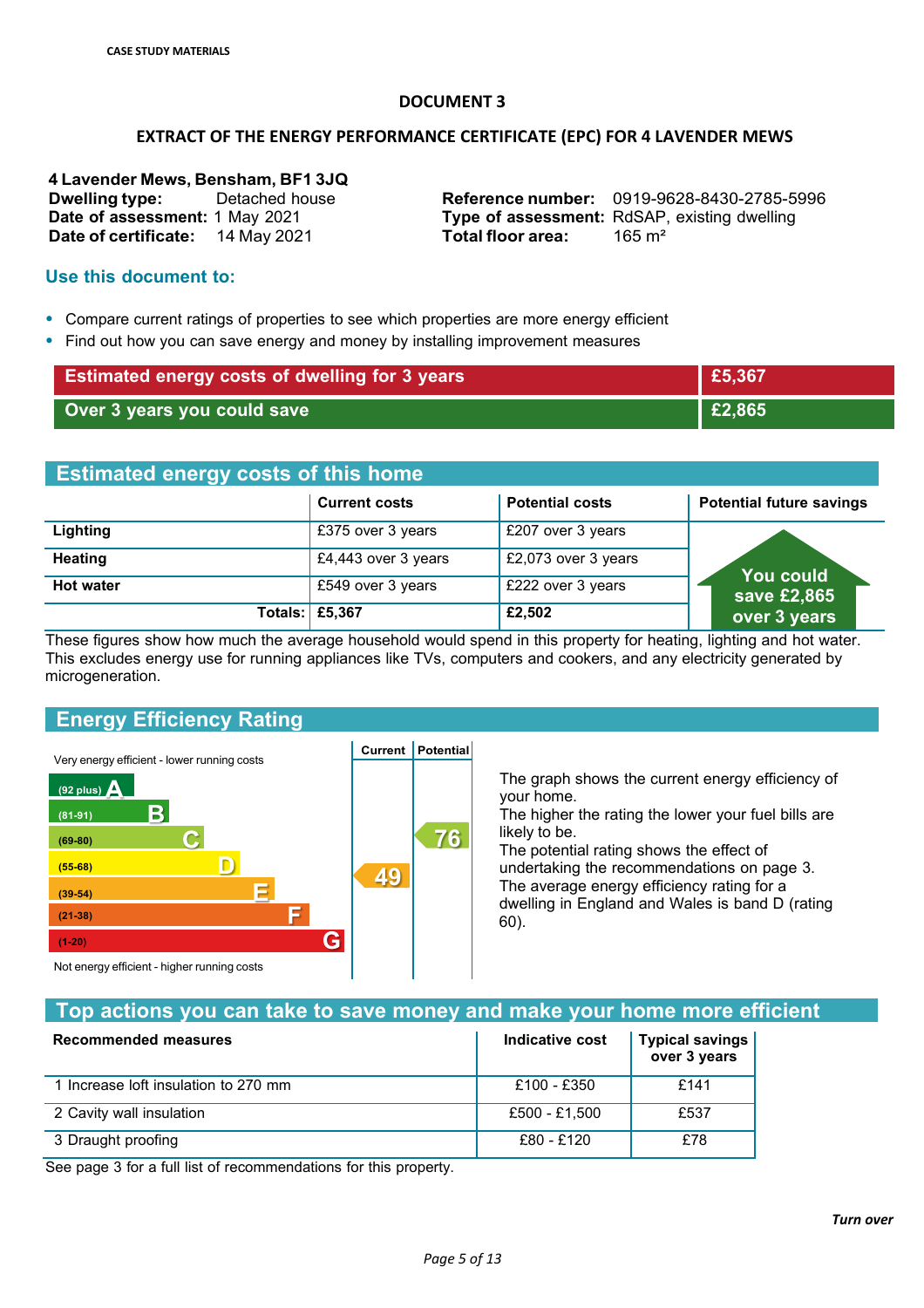# 4 Lavender Mews, Bensham, BF1 3JQ 14 May 2021 RRN: 0919-9628-8430-2785-5996 **Energy Performance Certificate**

# **Summary of this home's energy performance related features**

| <b>Element</b>        | <b>Description</b>                                  | <b>Energy Efficiency</b> |
|-----------------------|-----------------------------------------------------|--------------------------|
| Walls                 | Cavity wall, as built, partial insulation (assumed) | ★★★☆☆                    |
| Roof                  | Pitched, 75 mm loft insulation                      | ★★★☆☆                    |
| Floor                 | Solid, no insulation (assumed)                      |                          |
| <b>Windows</b>        | Partial double glazing                              | ★★☆☆☆                    |
| Main heating          | Boiler and radiators, mains gas                     | ★★★☆☆                    |
| Main heating controls | Programmer, room thermostat and TRVs                | ★★★★☆                    |
| Secondary heating     | None                                                |                          |
| Hot water             | From main system                                    | ★★★☆☆                    |
| Lighting              | Low energy lighting in 17% of fixed outlets         | ★★☆☆☆                    |

Current primary energy use per square metre of floor area: 298 kWh/m² per year

The assessment does not take into consideration the physical condition of any element. 'Assumed' means that the insulation could not be inspected and an assumption has been made in the methodology based on age and type of construction.

# **Low and zero carbon energy sources**

Low and zero carbon energy sources are sources of energy that release either very little or no carbon dioxide into the atmosphere when they are used. Installing these sources may help reduce energy bills as well as cutting carbon. There are none provided for this home.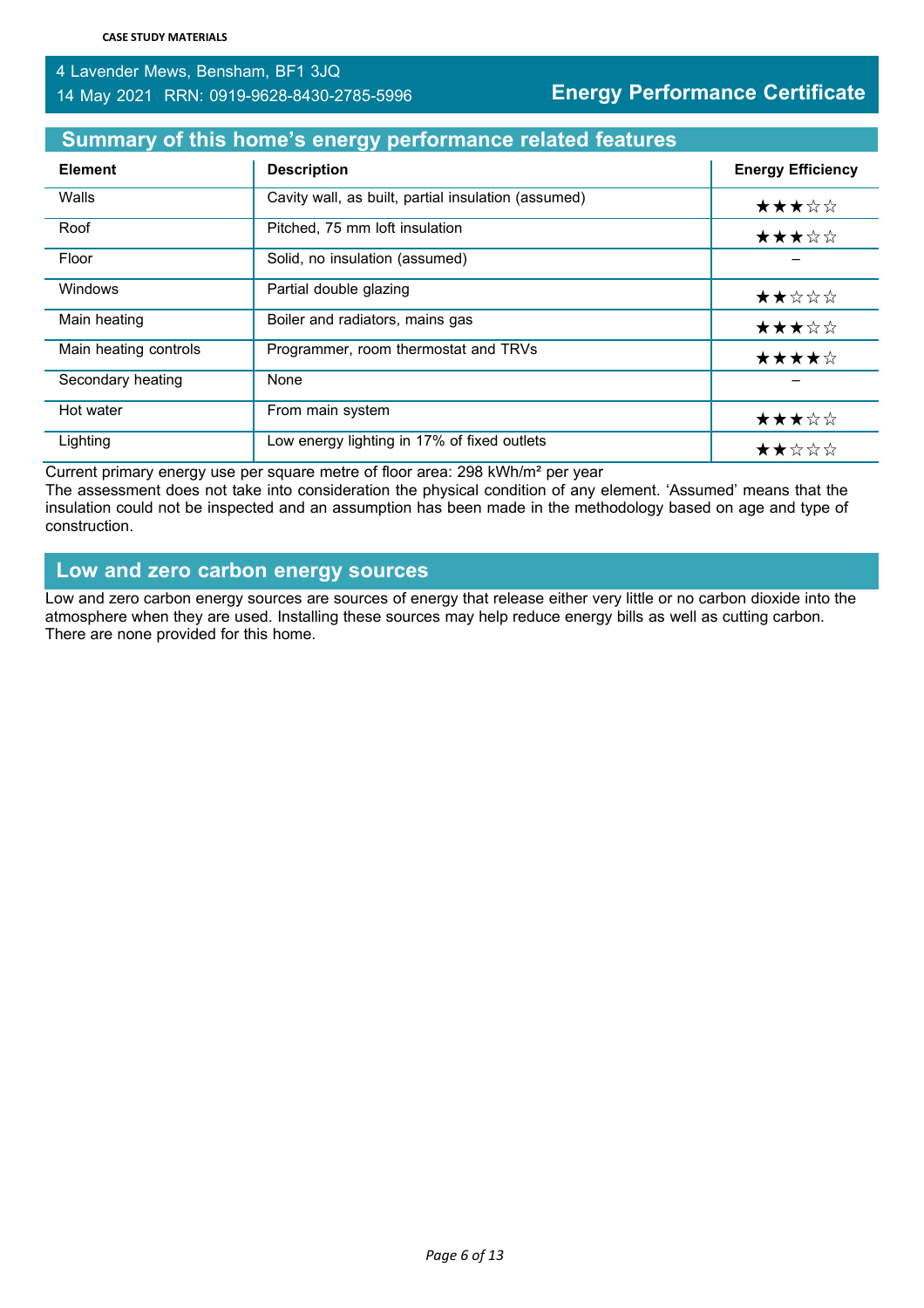# 4 Lavender Mews, Bensham, BF1 3JQ 14 May 2021 RRN: 0919-9628-8430-2785-5996 **Energy Performance Certificate**

#### **Recommendations**

The measures below will improve the energy performance of your dwelling. The performance ratings after improvements listed below are cumulative; that is, they assume the improvements have been installed in the order that they appear in the table. Further information about the recommended measures and other simple actions you could take today to save money is available at **www.direct.gov.uk/savingenergy**. Before installing measures, you should make sure you have secured the appropriate permissions, where necessary. Such permissions might include permission from your landlord (if you are a tenant) or approval under Building Regulations for certain types of work.

| <b>Recommended measures</b>                                | <b>Indicative cost</b> | <b>Typical savings</b><br>per year | <b>Rating after</b><br>improvement |
|------------------------------------------------------------|------------------------|------------------------------------|------------------------------------|
| Increase loft insulation to 270 mm                         | £100 - £350            | £47                                | E 51                               |
| Cavity wall insulation                                     | £500 - £1,500          | £179                               | D 59                               |
| Draught proofing                                           | £80 - £120             | £26                                | $D \delta 0$                       |
| Low energy lighting for all fixed outlets                  | £50                    | £43                                | 6'<br>D                            |
| Replace boiler with new condensing boiler                  | £2,200 - £3,000        | £339                               | $\mathbf C^-$<br>74                |
| Solar water heating                                        | £4,000 - £6,000        | £34                                | C.<br>75                           |
| Replace single glazed windows<br>with low-E double glazing | £3,300 - £6,500        | £41                                |                                    |

#### **Alternative measures**

There are alternative measures below which you could also consider for your home.

- External insulation with cavity wall insulation
- Biomass boiler (Exempted Appliance if in Smoke Control Area)
- Air or ground source heat pump
- Micro CHP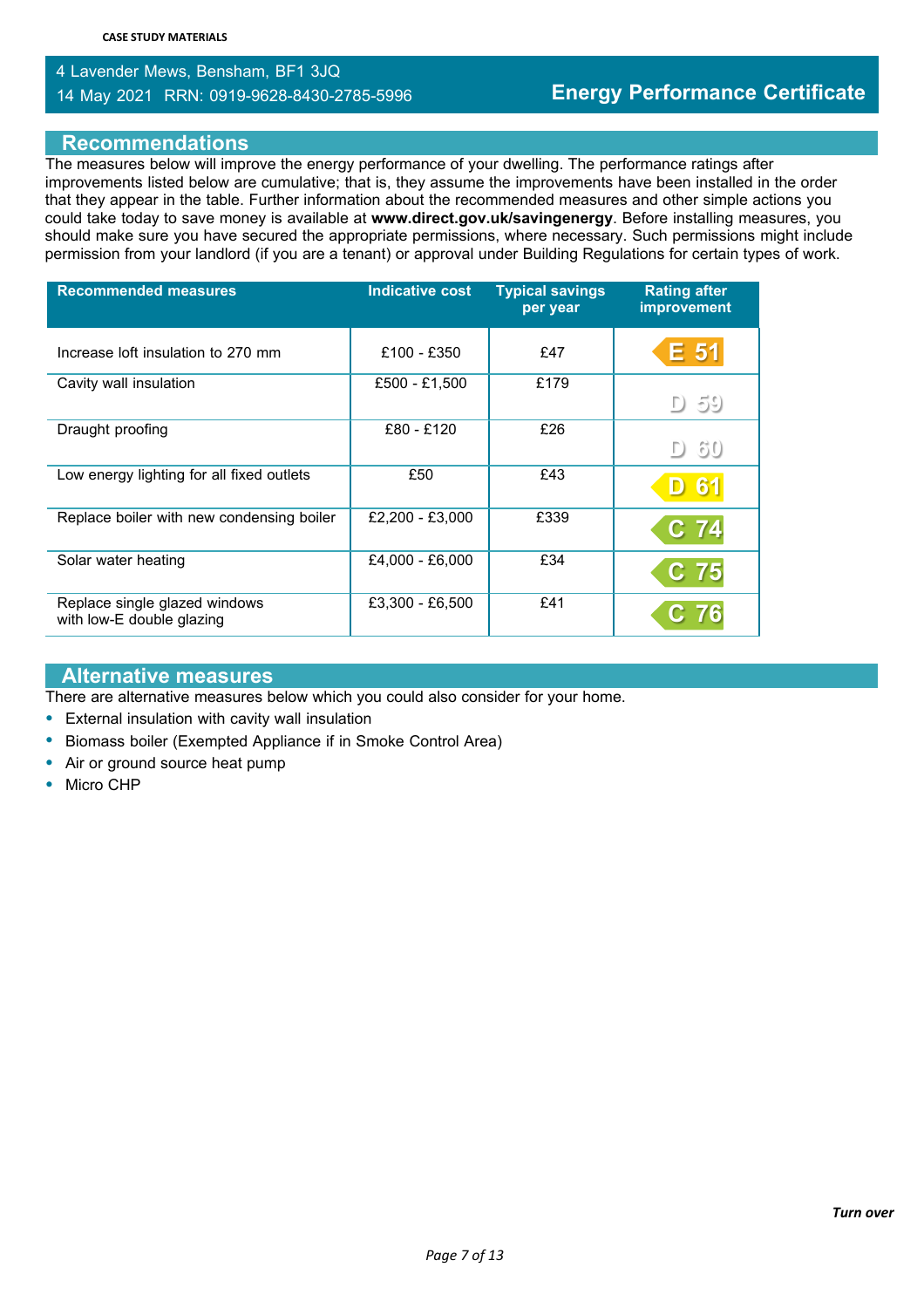# 4 Lavender Mews, Bensham, BF1 3JQ

14 May 2021 RRN: 0919-9628-8430-2785-5996 **Energy Performance Certificate**

#### **About this document**

The Energy Performance Certificate for this dwelling was produced following an energy assessment undertaken by a qualified assessor, accredited by AAA Energy Assessors Ltd. You can get contact details of the accreditation scheme at www.aaa.co.uk, together with details of their procedures for confirming authenticity of a certificate and for making a complaint. A copy of this EPC has been lodged on a national register. It will be publicly available and some of the underlying data may be shared with others for the purposes of research, compliance and direct mailing of relevant energy efficiency information. The current property owner and/or tenant may opt out of having this information disclosed.

| <b>Assessor's accreditation number:</b> | AAA 123456         |
|-----------------------------------------|--------------------|
| <b>Assessor's name:</b>                 | John Smith         |
| <b>Phone number:</b>                    | 030 5555 1234      |
| E-mail address:                         | john.smith@isp.net |
| <b>Related party disclosure:</b>        | No related party   |

Further information about Energy Performance Certificates can be found under Frequently Asked Questions at **www.epcregister.com**.

### **About the impact of buildings on the environment**

One of the biggest contributors to global warming is carbon dioxide. The energy we use for heating, lighting and power in homes produces over a quarter of the UK's carbon dioxide emissions.

The average household causes about 6 tonnes of carbon dioxide every year. Based on this assessment, your home currently produces approximately 9.5 tonnes of carbon dioxide every year. Adopting the recommendations in this report can reduce emissions and protect the environment. If you were to install these recommendations you could reduce this amount by 5.5 tonnes per year. You could reduce emissions even more by switching to renewable energy sources.

The environmental impact rating is a measure of a home's impact on the environment in terms of carbon dioxide (CO2) emissions. The higher the rating the less impact it has on the environment.



#### **Your home's heat demand**

For most homes, the vast majority of energy costs derive from heating the home. Where applicable, this table shows the energy that could be saved in this property by insulating the loft and walls, based on typical energy use (shown within brackets as it is a reduction in energy use).

| <b>Heat demand</b>           | <b>Existing dwelling</b> | Impact of loft<br>insulation | Impact of cavity<br>wall insulation | Impact of solid<br>wall insulation |
|------------------------------|--------------------------|------------------------------|-------------------------------------|------------------------------------|
| Space heating (kWh per year) | 22.154                   | (1179)                       | (4535)                              | N/A                                |
| Water heating (kWh per year) | 2,792                    |                              |                                     |                                    |

#### **Addendum**

This dwelling may have narrow cavities and so requires further investigation to determine which type of cavity wall insulation is best suited.

This document (Document 3) was adapted for use in these case study materials from a sample Energy Performance Certificate available on the UK government website (see source in link below) and is Crown copyright. https://assets.publishing.service.gov.uk/government/uploads/system/uploads/attachment\_data/file/5996/2116821.pdf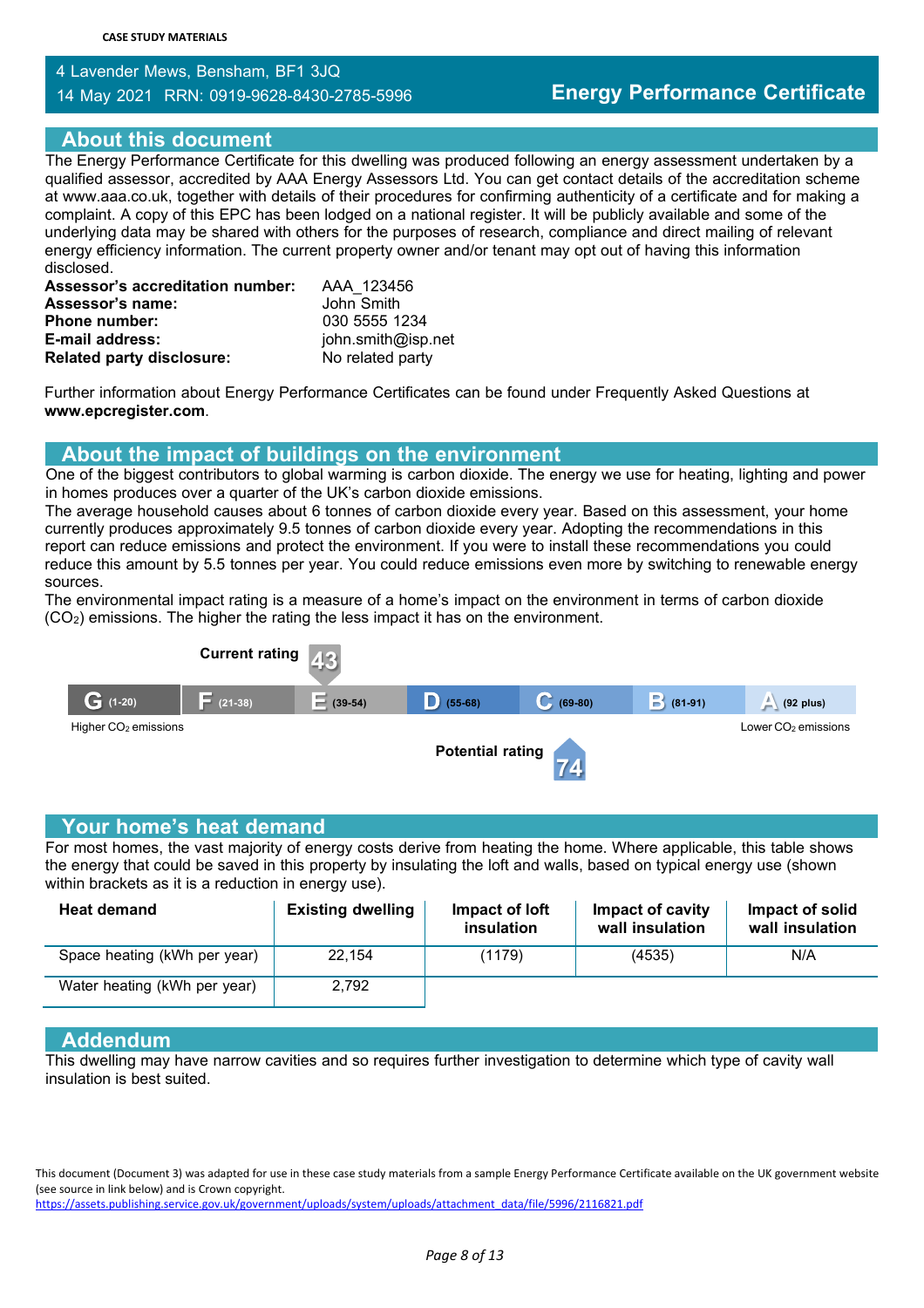#### **LAND REGISTRY OFFICIAL COPIES OF THE REGISTER ENTRIES FOR 4 LAVENDER MEWS**

Land Registry



# **A: Property Register This register describes the land and estate comprised in the title.**

PARFIELD : BENSHAM

1 (12.02.2009) The **freehold** land shown edged with red on the plan of the above title filed at the Registry and being 4 Lavender Mews, Bensham (BF1 3JQ)

# **B: Proprietorship Register**

### **This register specifies the class of title and identifies the owner. It contains any entries that affect the right of disposal.**

# Title absolute

- 1 (12.02.2009) PROPRIETOR(S): OLIVER KEITH KEEN and JOHN PHILIP KEEN of 4 Lavender Mews, Bensham, BF1 3JQ.
- 2 (12.02.2009) The price stated to have been paid on 12 February 2009 was £185,000.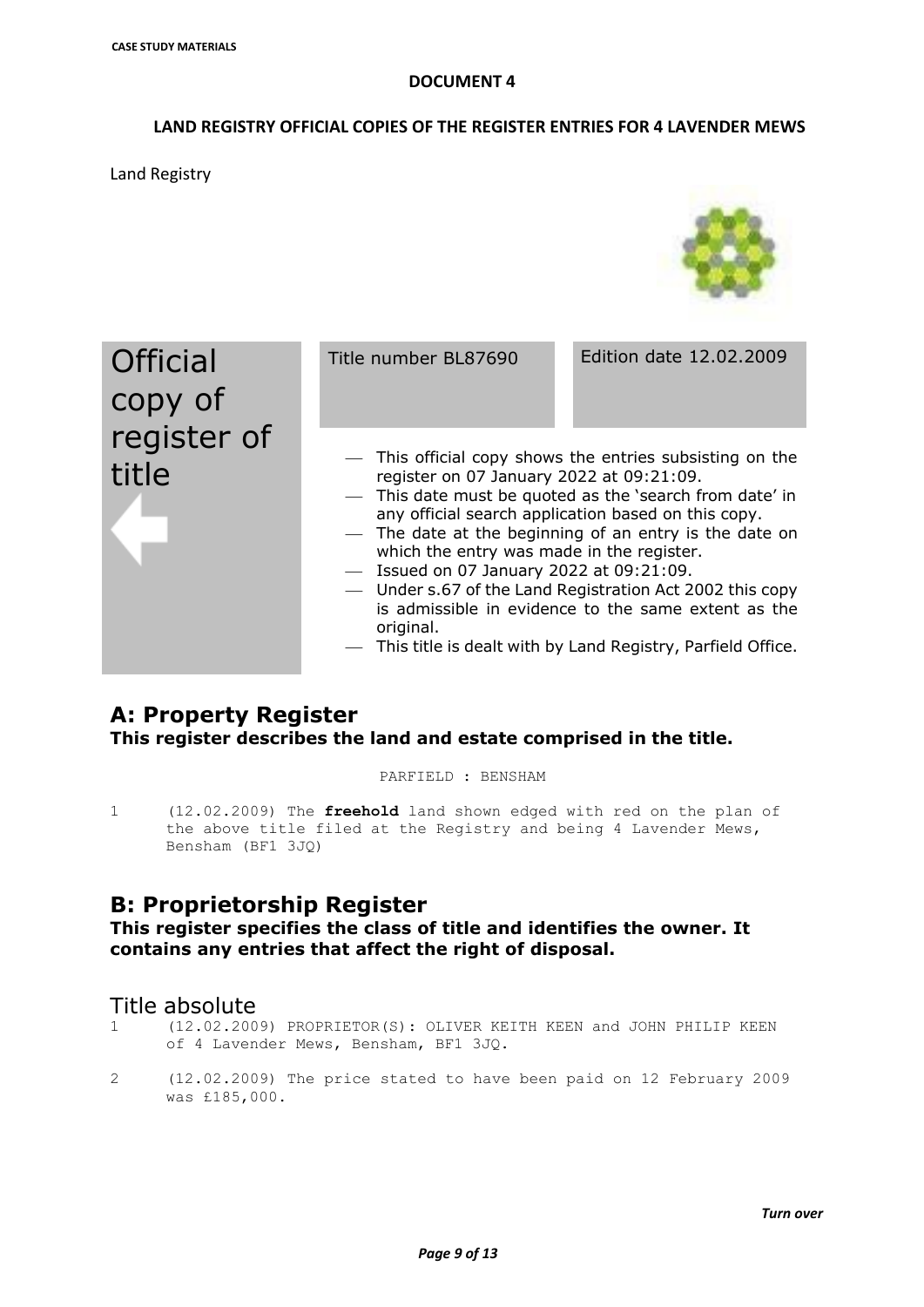# **C: Charges Register**

**This register contains any charges and other matters that affect the land.**

- 1 (12.02.2009) REGISTERED CHARGE dated 12 February 2009.
- 2 (12.02.2009) Proprietor: BISON BANK PLC of Bagsons, Didstown, DS1 4BL.

# **End of register**

**[NOTE TO CANDIDATES: The file plan is NOT required for this examination.]**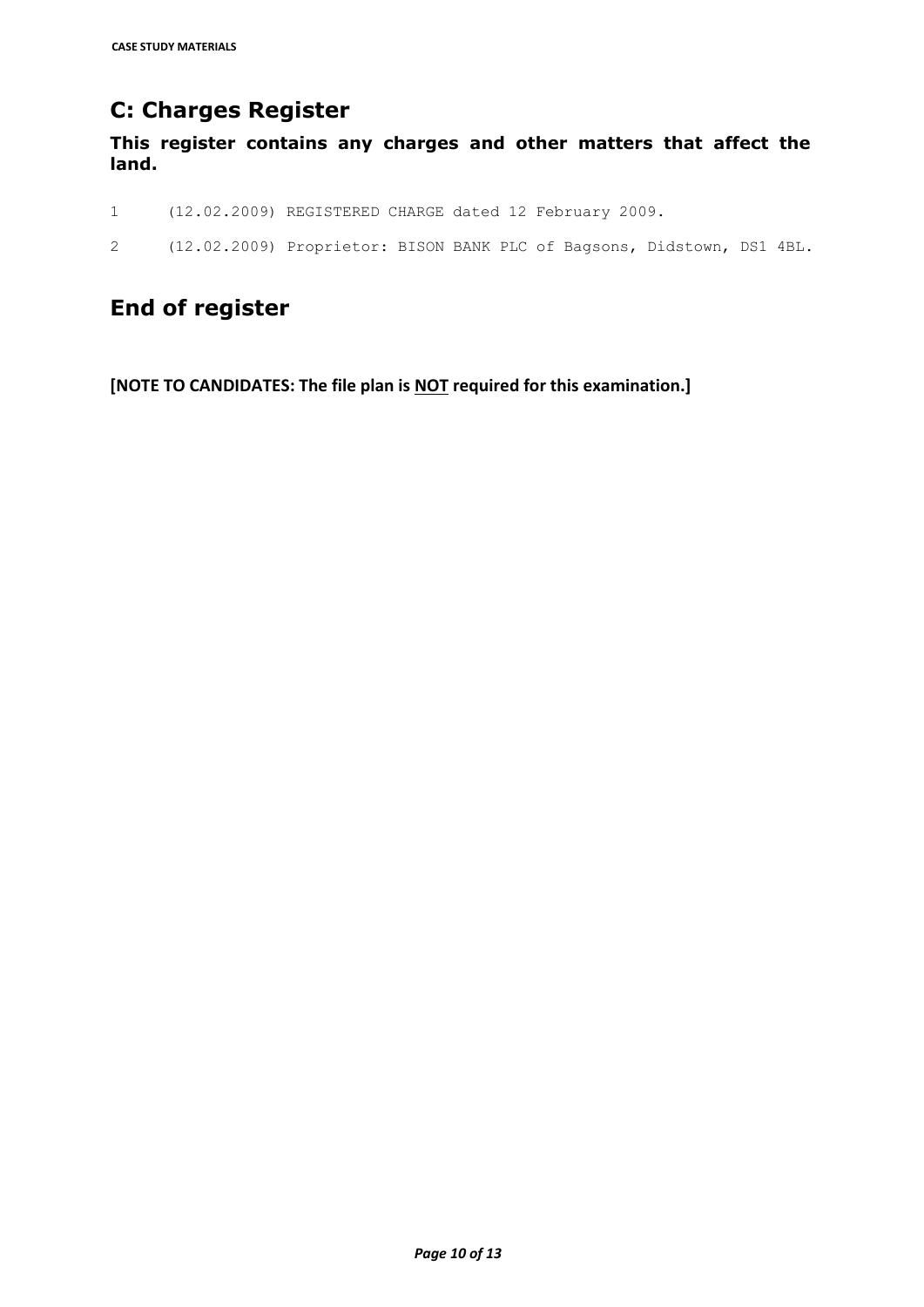#### **EMAIL**

**From: John Keen Sent: 12 January 2022 17:52 To:** jessicadenton@kempstons.com **Subject: Our sale and purchase**

Good evening Jess,

Thank you for sending over the information in respect of The Willows. I understand that you will be requesting our searches shortly: this is great news, as we are very keen to get moving.

I note from the property information form that Kate Evans has stated that there have been no disputes with the neighbours. However, we have heard differently from our friend, who lives on the street.

Oliver is out of the country on business for the next month and has asked me to sign the contracts for him on both the sale and purchase, so that there are no delays. Please send them over as soon as possible.

I was wondering if you could also ask the seller what the traffic is like in the area, as I understand that there are major roadworks nearby. Could you also confirm where the drains are located, as it would be handy to know.

My 19-year-old daughter, Milly, has decided to withdraw from university due to personal issues and will be moving into The Willows with us. Until that time, she will be staying with friends.

We look forward to hearing from you shortly.

Kind regards,

John Keen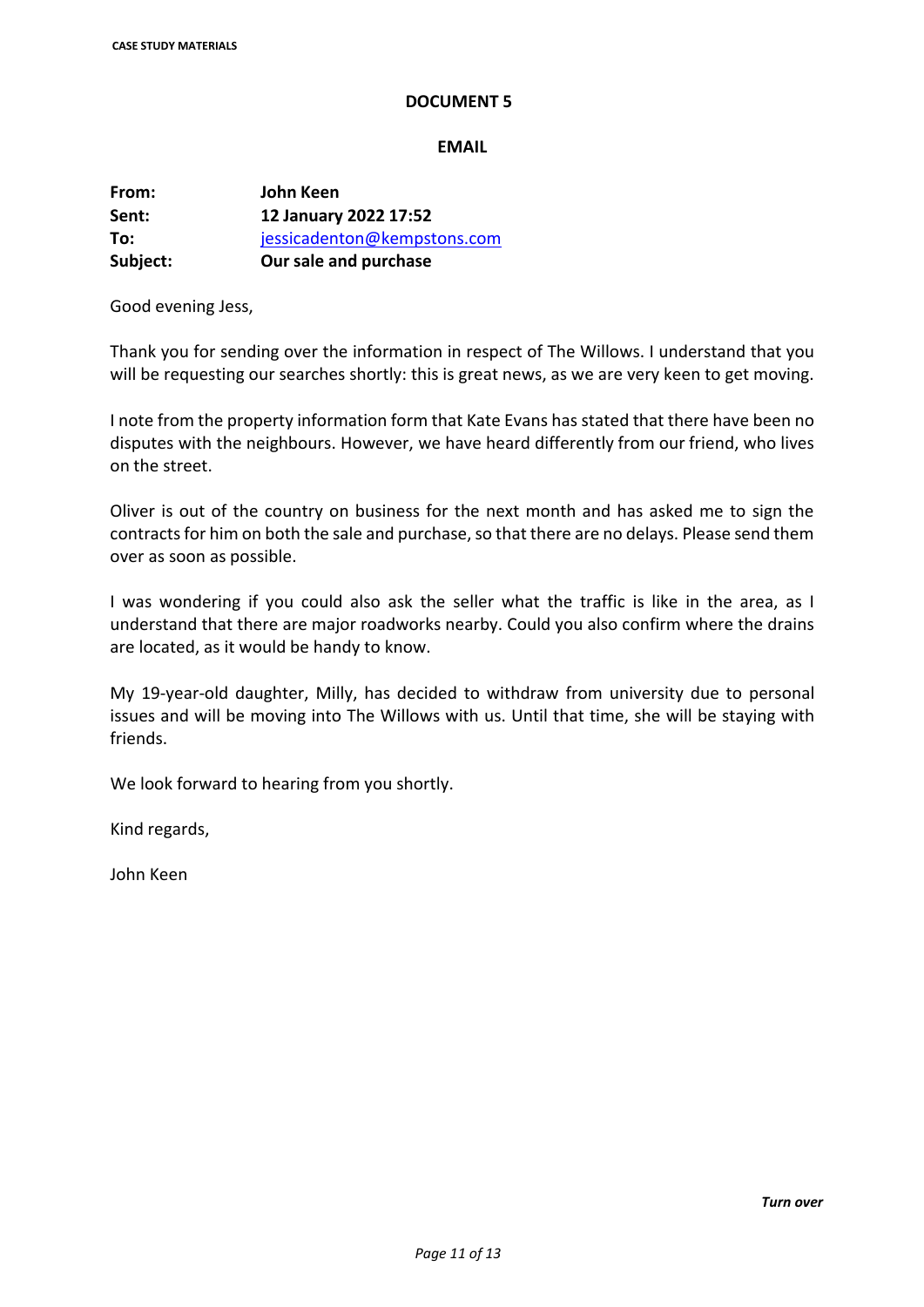#### **LAND REGISTRY OFFICIAL COPIES OF THE REGISTER ENTRIES FOR THE WILLOWS**

Land Registry



#### This title is dealt with by Land Registry, Parfield Office.

# **A: Property Register This register describes the land and estate comprised in the title.**

PARFIELD: BENSHAM

1 (04.11.1991) The **freehold** land shown edged with red on the plan of the above title filed at the Registry and being The Willows, Bensham (BF7 9RA)

# **B: Proprietorship Register**

**This register specifies the class of title and identifies the owner. It contains any entries that affect the right of disposal.**

# Title absolute

- 1 (11.06.2015) PROPRIETOR(S): KATE GIBSON of The Willows, Bensham (BF7 9RA).
- 2 (11.06.2015) The price stated to have been paid on 30 May 2015 was £223,000.